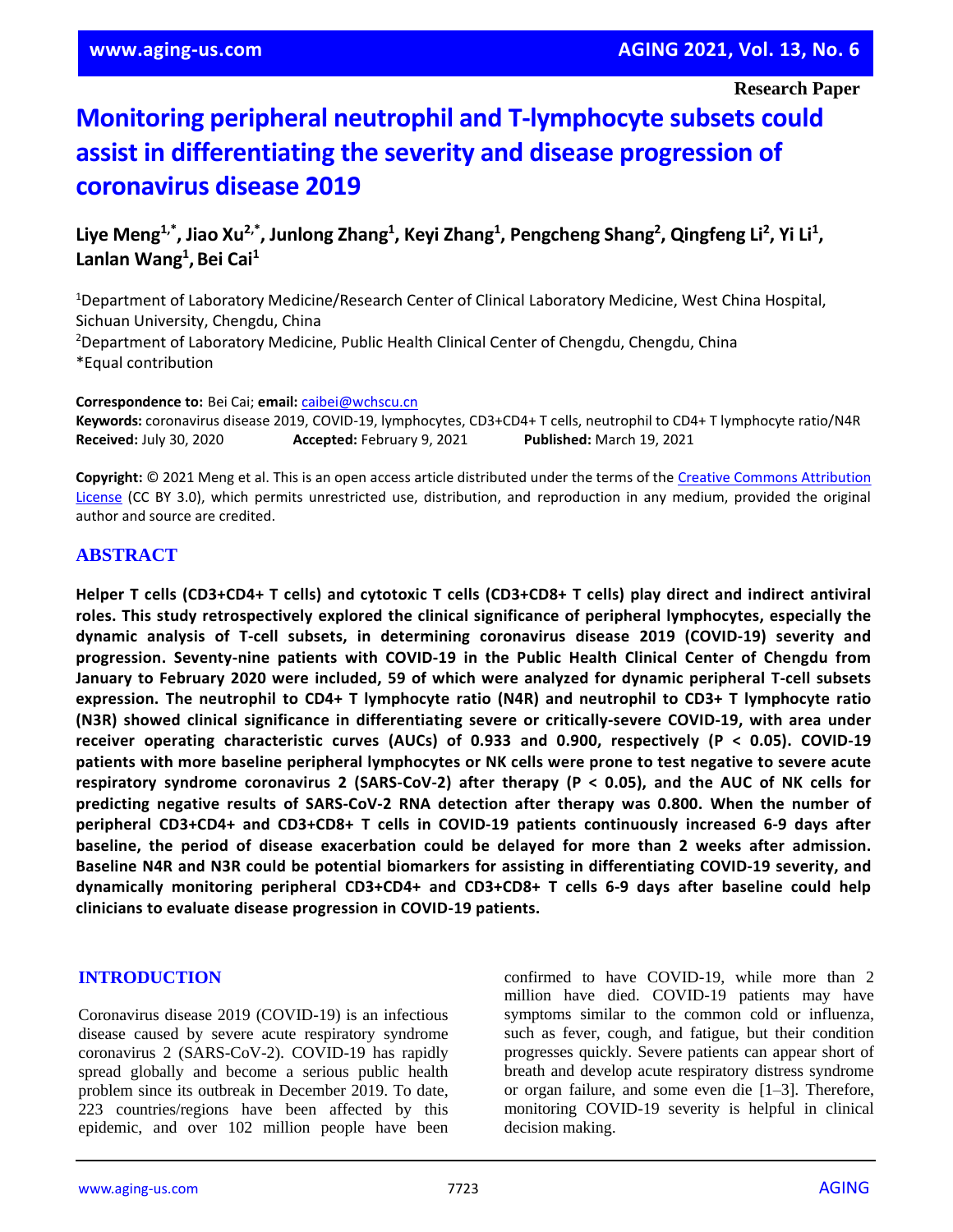Laboratory medicine plays a critical role in COVID-19 diagnosis. Detecting nucleic acid and serum specific antibodies of SARS-CoV-2 is equally important in the diagnosis of COVID-19, according to the Diagnosis and Treatment Protocol for Novel Coronavirus Pneumonia (Trial Version 7) [4]. Because of the critical roles of neutrophils and lymphocytes in viral immunity, more attention has been paid to the clinical significance of peripheral neutrophils and lymphocytes, especially Tlymphocyte subsets, in this study. T lymphocytes, the key lymphocytes in adaptive immunity, include helper T cells (CD3+CD4+ T cells) and cytotoxic T cells (CD3+CD8+ T cells). CD3+CD8+ T cells play a direct cytotoxic role in the antiviral process, while CD3+CD4+ T cells assist other immune cells in activation, such as cytotoxic T cells and B cells. Wölfel et al. [5] demonstrated that SARS-CoV-2 replication was more active in the early stage of COVID-19, and a rapid decline in the SARS-CoV-2 load could not be observed after seroconversion. Therefore, early protection and antiviral immune function may be dependent on humoral and cellular immunity. Focusing on peripheral lymphocyte subsets can be helpful to understand the disease state and progression of COVID-19. Lymphopenia has been recognized as a characteristic of patients with COVID-19 [1, 4, 6], especially in severe cases [7, 8]. However, studies on the application and significance of lymphocyte subsets in COVID-19 are rare. This study retrospectively analyzed and explored the clinical application of peripheral neutrophils and lymphocyte subsets, especially neutrophil to lymphocyte subsets ratio and the dynamic analysis of T-cell subsets, in auxiliary determining COVID-19 severity and progression.

# **RESULTS**

#### **Basic information and laboratory characteristics of patients with COVID-19**

A total of 79 patients were involved in this study, including 41 males and 38 females, and the male patients were significantly younger than the female patients ( $P = 0.041$ ). The average age had an upward trend with the worsening of COVID-19 ( $P = 0.004$ ). In the mild and moderate group, condition of four patients (4/56, 7.14%) deteriorated, while in the severe and critically-severe group, that of three patients worsened, and one died (4/23, 17.39%). Additionally, the proportions of exacerbated or fatal cases in mild, moderate, severe, and critically-severe patients were 0%, 9.3%, 16.67%, and 18.18%, respectively. The percentage of improvement within 1 week of admission in mild or moderate COVID-19 patients (22.22%) was twice that in severe or critically-severe patients (11.76%) (Table 1). Table 2 shows that 54.43% (43/79)

of COVID-19 patients had a history of going to or living in Wuhan or coming into contact with people from Wuhan. Fever and cough were the most common symptoms in all COVID-19 patients. Over 90% of the severe or critically-severe COVID-19 patients had bilateral pneumonia.

Table 1 demonstrates that 45.76% of COVID-19 patients were characterized by lymphopenia, and among them, the proportion of patients with strikingly decreased T, B, and NK cells was 69.64%, 85.71%, and 73.81%, respectively. About 15-16% of cases also manifested an increase in baseline peripheral neutrophils or monocytes. A marked increase in neutrophils, the neutrophil to lymphocyte ratio (NLR), the neutrophil to monocyte ratio (NMR), the neutrophil to CD3+ T lymphocyte ratio (N3R), the neutrophil to CD3+CD4+ T lymphocyte ratio (N4R), and the neutrophil to CD3+CD8+ T lymphocyte ratio (N8R) and a significant decrease in lymphocytes, the lymphocyte to monocyte ratio (LMR), erythrocytes, hemoglobin, hematocrit (HCT), CD3+ T cells, CD3+CD4+ T cells, and CD3+CD8+ T cells were found in the severe and critically-severe group, compared with the mild and moderate group (all  $P < 0.05$ ). There was no significant difference in other laboratory indicators between the mild and moderate group and the severe and critically-severe group (all  $P > 0.05$ ).

#### **Ratio of neutrophil to T lymphocyte and neutrophil to T-lymphocyte subsets could be helpful to differentiate COVID-19 severity**

A receiver operating characteristic (ROC) curve analysis showed that the N4R, N3R, NLR, and N8R had potential clinical significance in differentiating severe or critically-severe patients from mild or moderate patients. Their area under ROC curve (AUC) values were 0.933, 0.900, 0.804, and 0.800, respectively (all P < 0.05). The AUCs of neutrophils, lymphocytes, CD3+ T cells, CD3+CD4+ T cells, NMR, LMR, and HCT were all less than  $0.8$  (all  $P < 0.05$ ), and the AUC of  $CD3+CD8+T$  cells was less than 0.7 ( $P < 0.05$ ) (Figure 1). The optimal cut-off value was analyzed using the Youden Index. A diagnostic performance analysis of indicators with the best  $AUCs$  ( $> 0.80$ ) was further made. It showed that under the optimal cut-off, the sensitivity (SEN) of N4R, N3R, NLR, and N8R was >90% for each parameter, and the specificity (SPE) of N4R was the best, at 80.00% (Table 3).

#### **Dynamic characteristics of peripheral T-lymphocyte subsets in COVID-19 patients with different outcomes**

According to disease progression, patients with COVID-19 were divided into three groups, including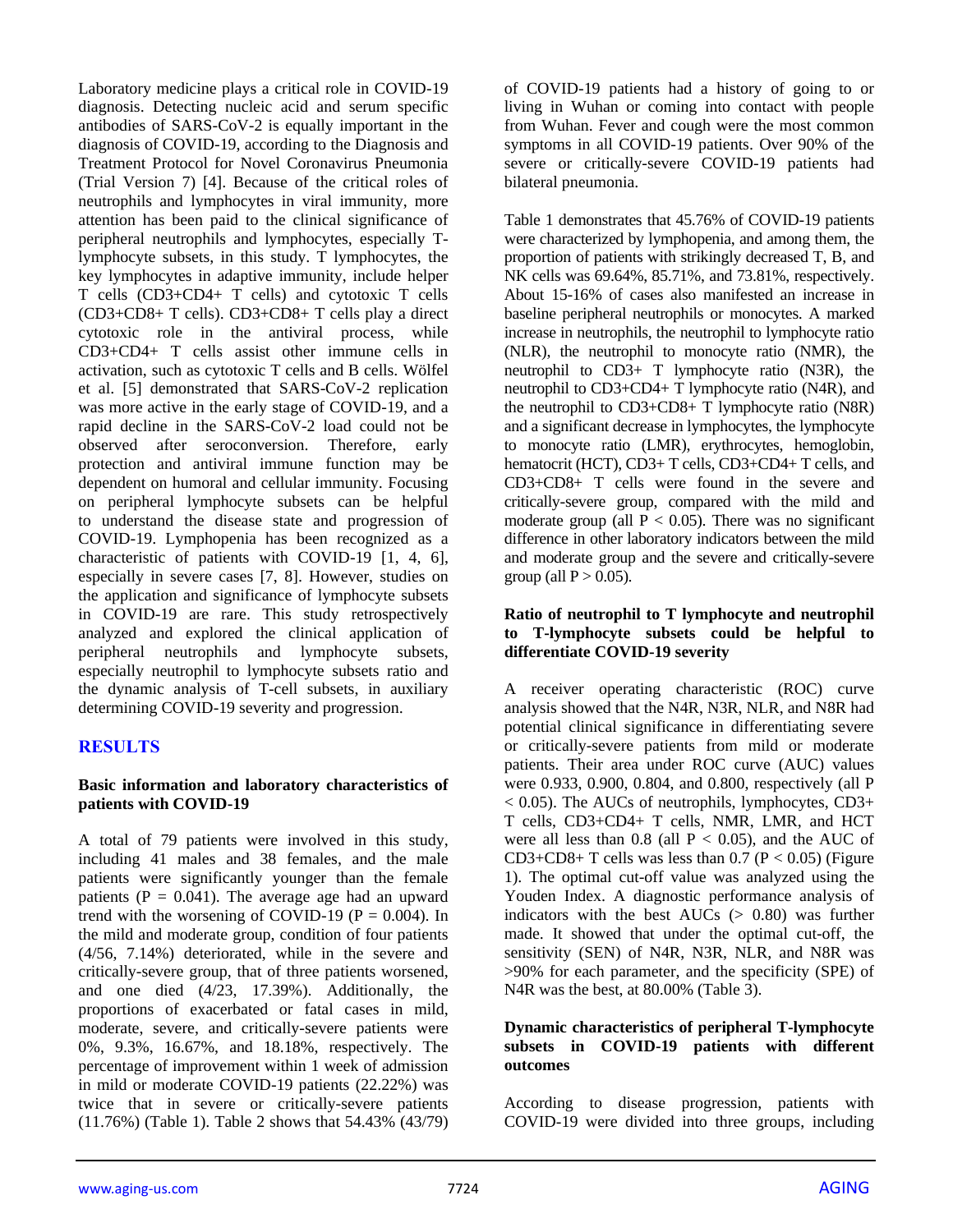|                                                                        |                    | Mild and moderate group<br>$(n = 56)$ |                        | Severe and critically-severe group<br>$(n = 23)$ |                                        |            |
|------------------------------------------------------------------------|--------------------|---------------------------------------|------------------------|--------------------------------------------------|----------------------------------------|------------|
|                                                                        |                    | Mild<br>$(n = 14)$                    | Moderate<br>$(n = 42)$ | <b>Severe</b><br>$(n = 12)$                      | <b>Critically-severe</b><br>$(n = 11)$ | P value    |
| Gender                                                                 |                    |                                       |                        |                                                  |                                        |            |
| Male                                                                   |                    | 8                                     | 19                     | 7                                                | 7                                      |            |
| Female                                                                 |                    | 6                                     | 23                     | 5                                                | 4                                      | 0.635      |
| Average age (y)                                                        |                    | 40.14±15.94                           | $51.00 \pm 16.26$ #    | 57.25±18.26#                                     | 64.09±15.04# $\Delta$                  | 0.004      |
| Outcome                                                                |                    |                                       |                        |                                                  |                                        |            |
| Improved (n, %)                                                        |                    | $7(50\%)$                             | 20(46.51%)             | 9(75%)                                           | 8 (72.73%)                             |            |
| Stable (n, %)                                                          |                    | 7(50%)                                | 18 (44.19%)            | $1(8.33\%)$                                      | $1(9.09\%)$                            |            |
| Exacerbated (n, %)                                                     |                    | $\boldsymbol{0}$                      | $4(9.30\%)$            | 2(16.67%)                                        | $1(9.09\%)$                            | 0.042      |
| Dead $(n, %)$                                                          |                    | $\boldsymbol{0}$                      | $\boldsymbol{0}$       | $\boldsymbol{0}$                                 | $1(9.09\%)$                            |            |
| Follow-up period                                                       |                    |                                       |                        |                                                  |                                        |            |
|                                                                        | Within 7 days      |                                       | 6(22.22%)              |                                                  | 2(11.76%)                              |            |
| Improved                                                               | 8-14 days          |                                       | 14 (51.85%)            |                                                  | 10 (58.82%)                            | 0.770      |
|                                                                        | $>14$ days         |                                       | 7(25.93%)              |                                                  | $5(29.41\%)$                           |            |
|                                                                        |                    |                                       |                        |                                                  |                                        |            |
| Exacerbated or                                                         | Within 7 days      |                                       | 4                      |                                                  | $\boldsymbol{0}$                       |            |
| dead                                                                   | 8-14 days          | $\overline{0}$                        |                        | 4                                                |                                        | 0.029      |
| Leukocytes ( $\times 10^9$ /L, normal                                  |                    |                                       |                        |                                                  |                                        |            |
| range: 3.5-9.5) <sup>a</sup>                                           |                    | $6.00 \pm 2.10$                       |                        | $7.11 \pm 2.78$                                  |                                        | 0.122      |
| Increased, n/N (%)                                                     |                    | 5/46(10.87%)                          |                        | 2/13(15.38%)                                     |                                        | 0.643      |
| Decreased, n/N (%)                                                     |                    | 5/46(10.87%)                          |                        | $0/13(0.00\%)$                                   |                                        | 0.576      |
| Neutrophils $(\times 10^9/L,$ normal<br>range: 1.8-6.3) <sup>a</sup>   |                    | $4.18 \pm 1.92*$                      |                        | $5.74 \pm 2.52$                                  |                                        | 0.019      |
| Increased, n/N (%)                                                     |                    | 5/46(10.87%)                          |                        | 4/13(30.77%)                                     |                                        | 0.097      |
|                                                                        | Decreased, n/N (%) |                                       | 2/46(4.35%)            |                                                  | $0/13(0.00\%)$                         |            |
| Lymphocytes $(\times 10^9$ /L, normal<br>range: $1.1-3.2$ <sup>b</sup> |                    | $1.33 \pm 0.58*$                      |                        | $0.88 \pm 0.48$                                  |                                        | 0.013      |
| Increased, $n/N$ (%)                                                   |                    | $0/46(0.00\%)$                        |                        | $0/13(0.00\%)$                                   |                                        |            |
| Decreased, n/N (%)                                                     |                    | 18/46(39.13%)                         |                        | 9/13(69.23%)                                     |                                        | 0.054      |
| NLR <sup>b</sup>                                                       |                    | $2.90(2.11-4.84)$ *                   |                        | 5.44(4.20~14.99)                                 |                                        | 0.001      |
| Monocytes $(\times 10^9/L)^a$                                          |                    | $0.42 \pm 0.20$                       |                        | $0.41 \pm 0.21$                                  |                                        | 0.904      |
| Increased, n/N (%)                                                     |                    | $7/46(15.22\%)$                       |                        | 3/13(23.08%)                                     |                                        | 0.676      |
| Decreased, n/N (%)                                                     |                    | $0/46(0.00\%)$                        |                        | $0/13(0.00\%)$                                   |                                        | $\sqrt{2}$ |
| neutrophils/monocytes <sup>b</sup>                                     |                    | $10.35(8.10~13.66)$ *                 |                        | $14.65(11.42 \times 18.64)$                      |                                        | 0.005      |
| Lymphocytes/monocytes <sup>a</sup>                                     |                    | $3.58 \pm 1.69*$                      |                        | $2.36 \pm 1.06$                                  |                                        | 0.017      |
| Eosinophil $(\times 10^9/L)^b$                                         |                    | $0.05(0.01 - 0.07)$                   |                        | $0.01(0.01 - 0.10)$                              |                                        | 0.507      |
| Basophil $(\times 10^9/L)^b$                                           |                    | $0.02(0.01 - 0.02)$                   |                        | $0.02(0.01 - 0.02)$                              |                                        | 0.800      |
| Erythrocytes( $\times 10^{12}/L$ ) <sup>a</sup>                        |                    | $4.42 \pm 0.54*$                      |                        | $3.97 \pm 0.86$                                  |                                        | 0.023      |
| Hemoglobin $(g/L)^a$                                                   |                    | 131.43±17.55*                         |                        | $116.31 \pm 27.66$                               |                                        | 0.020      |
| Hematocrit (L/L) <sup>a</sup>                                          |                    | 40.57±4.92*                           |                        | $36.24 \pm 7.28$                                 |                                        | 0.015      |
| Coefficient of variation of RBC<br>distribution width (RDW-CV)         |                    | $12.58 \pm 0.58$                      |                        | $13.12 \pm 1.17$                                 |                                        | 0.125      |
| $(\%)^a$<br>Platelet $(\times 10^9/L)^a$                               |                    | 197.87±65.91                          |                        | $185.85 \pm 75.12$                               |                                        | 0.575      |

# **Table 1. Basic information and baseline laboratory indicator characteristics of patients with COVID-19.**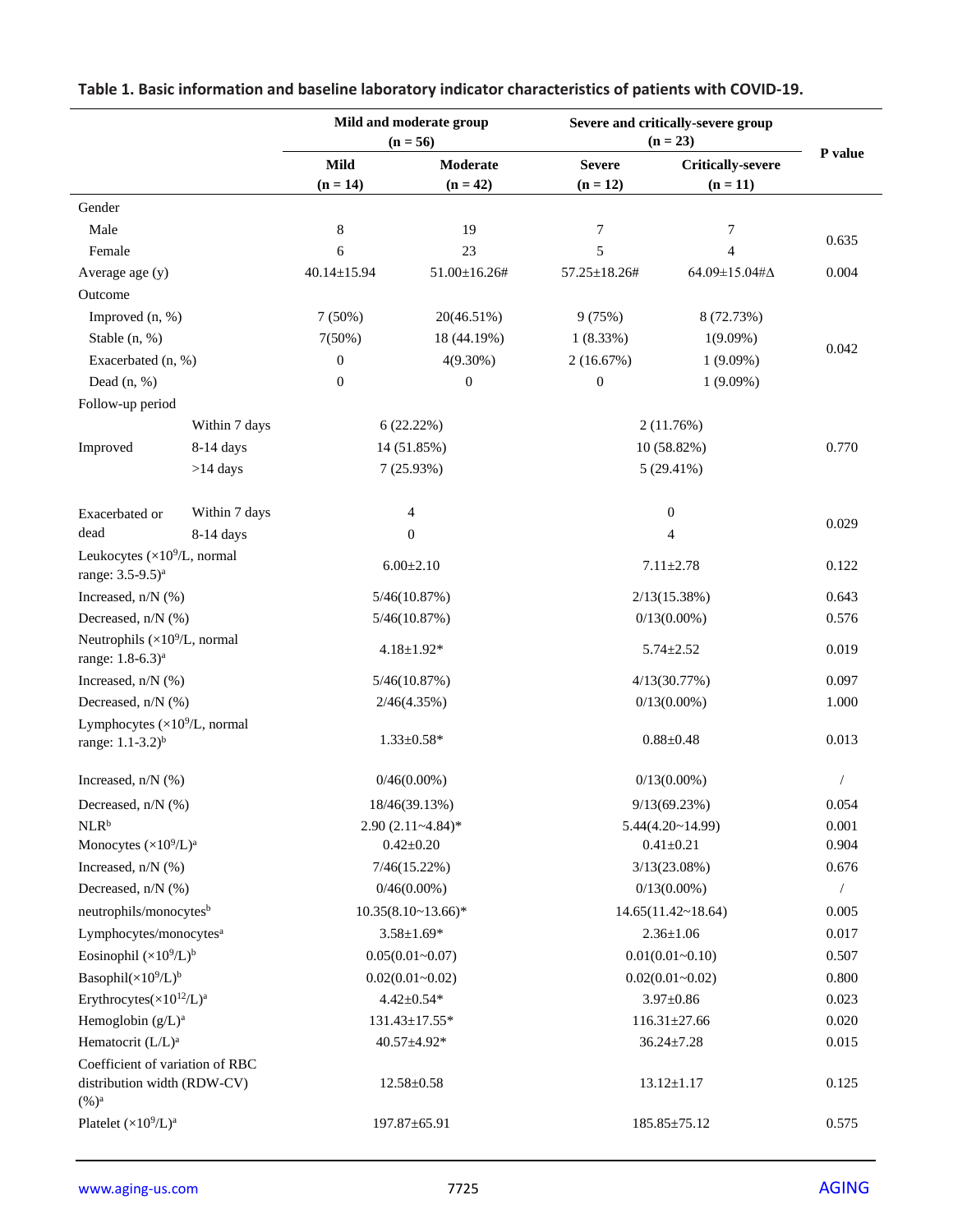| $CD3+T$ lymphocytes (cells/ $\mu$ L,<br>normal range: 941-2226) <sup>b</sup>          | 713.50 (506.00~1204.25)*     | 455.50(279.50~644.75)         | 0.005 |
|---------------------------------------------------------------------------------------|------------------------------|-------------------------------|-------|
| Decreased, $n/N$ (%)                                                                  | 25/40(62.50%)                | 14/16(87.50%)                 | 0.107 |
| $CD3+CD4+T1$ ymphocytes                                                               |                              |                               |       |
| (cells/ $\mu$ L, normal range: 471-<br>$1220$ <sup>b</sup>                            | 397.00 (271.25~698.25)*      | 234.00(100.00~411.00)         | 0.004 |
| Decreased, $n/N$ (%)                                                                  | 23/40(57.50%)                | 13/16(81.25%)                 | 0.094 |
| $CD3+CD8+T1$ ymphocytes<br>(cells/ $\mu$ L, normal range: 303-<br>$1003$ <sup>b</sup> | 266.00 (180.50~411.00)*      | 197.00(108.75~248.00)         | 0.032 |
| Decreased, $n/N$ (%)                                                                  | $24/40(60.00\%)*$            | $14/16(87.50\%)$              | 0.047 |
| CD4/CD8 ratio <sup>a</sup>                                                            | $1.78 \pm 0.88$              | $1.33 \pm 0.63$               | 0.068 |
| B lymphocytes (cells/µL, normal<br>range: 175-332) <sup>b</sup>                       | 90.50 (59.75~135.25)         | 64.00(33.50~128.75)           | 0.215 |
| Decreased, $n/N$ (%)                                                                  | 27/32(84.38%)                | $9/10(90.00\%)$               | 1.000 |
| NK lymphocytes (cells/µL,<br>normal range: $154-768$ <sup>b</sup>                     | 112.50(84.50~163.50)         | $115.00(50.75 \times 189.25)$ | 0.658 |
| Decreased, $n/N$ (%)                                                                  | 24/32(75.00%)                | $7/10(70.00\%)$               | 1.000 |
| N3R <sup>b</sup>                                                                      | $4.08(3.19-6.70)$ *          | $13.21(8.90-31.62)$           | 0.002 |
| N4R <sup>b</sup>                                                                      | 6.66 $(5.26 \times 10.58)^*$ | $41.55(16.58 \times 87.20)$   | 0.001 |
| N8R <sup>b</sup>                                                                      | $12.20(8.83 \times 24.32)^*$ | $26.74(18.52 \times 52.64)$   | 0.022 |

Note: <sup>a</sup>described as mean ± s; <sup>b</sup>described as median and interquartile; # compared with mild patients, P < 0.05;  $\Delta$  compared with moderate patients, P < 0.05; \*compared with severe and critically-severe group, P < 0.05; NLR: neutrophil to lymphocyte ratio; N3R: neutrophil to CD3+ T lymphocyte ratio; N4R: neutrophil to CD3+CD4+ T lymphocyte ratio; N8R: neutrophil to CD3+CD8+ T lymphocyte ratio.

the stable group, improved group, and exacerbated or dead group. This study focused on elucidating the dynamic characteristics of neutrophil, lymphocyte, and Tlymphocyte subsets in COVID-19 patients with different outcomes, and it was observed that the number of lymphocytes, CD3+ T cells, and CD3+CD4+ T cells in the stable and improved groups was significantly more than that in the exacerbated or dead group at baseline, 6-9 days after baseline, and 10-14 days after baseline ( $P <$ 0.05, Figure 2). Peripheral total lymphocytes and T-cell subsets in patients with disease exacerbation were all less than the lower limit of their references during the observation period, and those in patients with a stable or improved condition gradually increased after treatment, even surpassing the upper limit of their references at 6-9 days after baseline. No dynamic characteristic of peripheral B cells or NK cells in patients with different outcomes was observed. Figure 3 shows that peripheral CD3+CD4+ or CD3+CD8+ T cells gradually increased during hospitalization, especially 6-9 days after baseline. The period of disease exacerbation could be delayed for more than 2 weeks after admission, while the period of disease improvement was shortened to 1 week after admission. On the contrary, with decreasing peripheral CD3+CD4+ or CD3+CD8+ T cells 6-9 days after baseline, COVID-19 exacerbation quickly occurred within 1 or 2 weeks of admission.

#### **Baseline peripheral NK cell number may correlate with SARS-CoV-2 nucleic acid expression after therapy**

Among 48 follow-up patients, 19 patients tested negative for SARS-CoV-2 nucleic acid after therapy. Compared with patients positive for SARS-CoV-2 after therapy, more baseline peripheral lymphocytes and NK cells could be observed in SARS-CoV-2 negative patients after therapy  $(P < 0.05)$  (Figure 4A). Additionally, there was no significant difference in other laboratory indicators between SARS-CoV-2 negative patients and SARS-CoV-2-positive patients after therapy. An ROC analysis showed that the AUCs of baseline peripheral NK cells and lymphocytes for differentiating the state of SARS-CoV-2 clearance after therapy were 0.800 and 0.673, respectively  $(P < 0.05)$  (Figure 4B, 4C). The optimal cut-off value of NK cells, defined by the Youden index, was 105 cells/ $\mu$ L (SEN: 79.2% and SPE; 72.2%), while the optimal cut-off value of lymphocytes was 875 cells/µL (SEN: 95.5% and SPE: 40.5%).

# **DISCUSSION**

COVID-19 has spread globally and was declared a pandemic in 2020. In the effort to understand this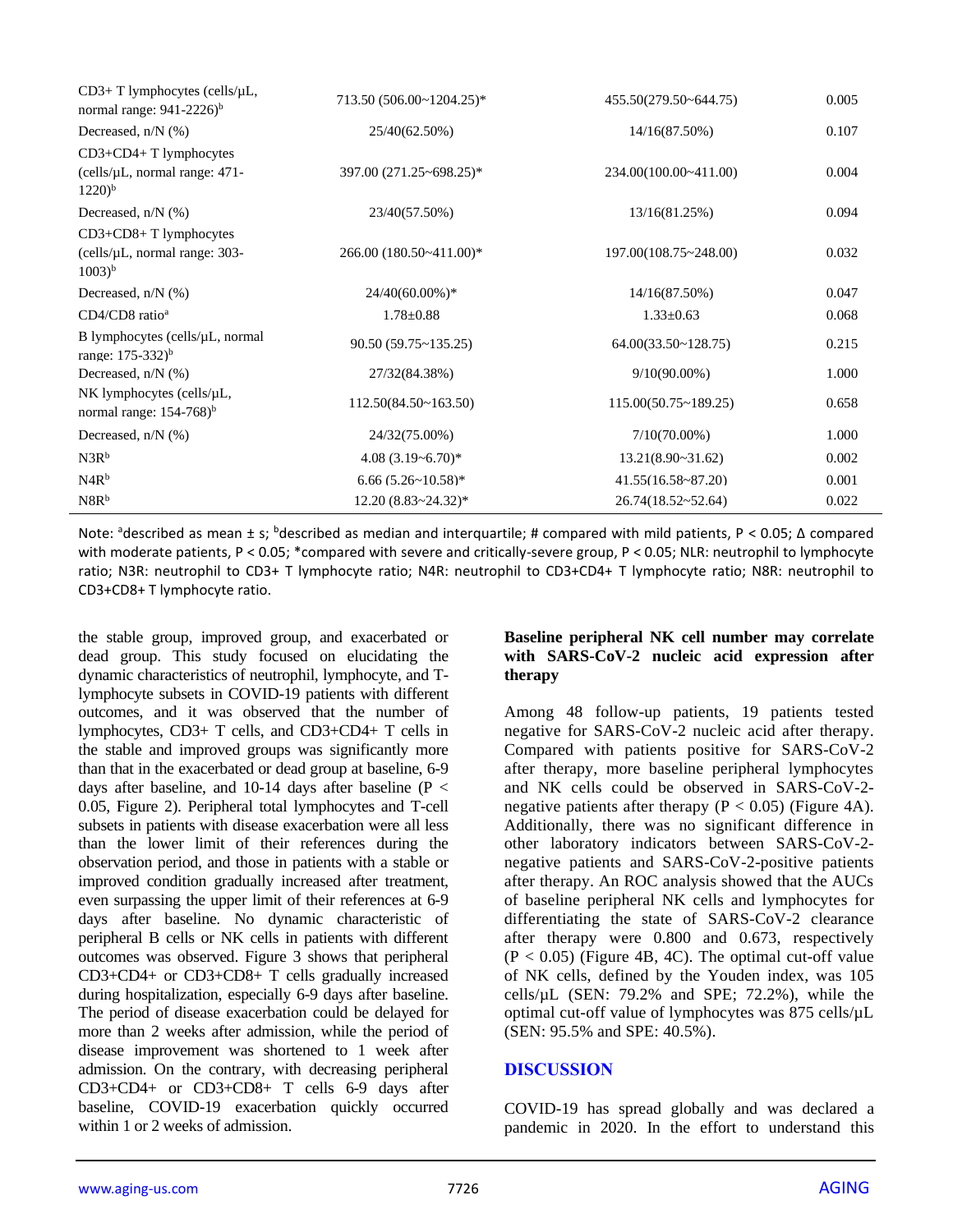|                                                   | Mild and moderate group<br>$(n = 56)$ |                 | Severe and critically-severe group<br>$(n = 23)$ |                          |         |
|---------------------------------------------------|---------------------------------------|-----------------|--------------------------------------------------|--------------------------|---------|
|                                                   | Mild                                  | <b>Moderate</b> | <b>Severe</b>                                    | <b>Critically-severe</b> | P value |
|                                                   | $(n = 14)$                            | $(n = 42)$      | $(n = 12)$                                       | $(n = 11)$               |         |
| Exposure history within past 14 days*,<br>No. (%) | 28 (50.00%)                           |                 | 15 (65.22%)                                      |                          | 0.217   |
| Symptoms, No. (%)                                 |                                       |                 |                                                  |                          |         |
| Fever                                             |                                       | 39 (69.64%)     |                                                  | 21 (91.30%)              | 0.041   |
| Cough                                             | 34 (60.71%)                           |                 | 15 (65.22%)                                      |                          | 0.708   |
| Short of breath                                   |                                       | 8 (14.29%)      |                                                  | 7(30.43%)                | 0.119   |
| Myalgia or fatigue                                |                                       | 8 (14.29%)      |                                                  | 4 (17.39%)               | 0.738   |
| Chest x-ray and CT findings                       |                                       |                 |                                                  |                          | 0.010   |
| Unilateral pneumonia                              |                                       | 21 (37.50%)     |                                                  | $2(8.70\%)$              |         |
| Bilateral pneumonia                               |                                       | 35 (62.50%)     |                                                  | 21 (91.30%)              |         |
| Treatment                                         |                                       |                 |                                                  |                          |         |
| Oxygen inhalation                                 |                                       | 35 (62.50%)     |                                                  | 20 (86.96%)              | 0.032   |
| Glucocorticoid                                    |                                       | $0(0.00\%)$     |                                                  | $2(8.70\%)$              | 0.082   |
| Antiviral treatment                               |                                       | 54 (96.43%)     |                                                  | 13 (56.52%)              | < 0.001 |
| Interferon atomization                            |                                       | 50 (89.29%)     |                                                  | 21 (91.30%)              | 1.000   |
| Thymalfasin                                       |                                       | 15 (26.79%)     |                                                  | 13 (56.52%)              | 0.012   |
| Coexisting disorders, No. (%)                     |                                       |                 |                                                  |                          |         |
| Hypertension                                      |                                       | $4(7.14\%)$     |                                                  | 6(26.09%)                | 0.031   |
| Diabetes                                          |                                       | $4(7.14\%)$     |                                                  | 4 (17.39%)               | 0.221   |
| Coronary heart diseases                           |                                       | 2(3.57%)        |                                                  | 3 (13.04%)               | 0.145   |

**Table 2. Clinical information and characteristics of patients with COVID-19.**

Note: \*Exposure history indicated the patients had gone to or lived in Wuhan or had come into contact with people from Wuhan.

disease and the viral mechanism, studies have not only investigated its epidemiological and clinical characteristics and explored the effective therapeutics [1–3, 9] but have also begun to search for biomarkers to help clinicians in diagnosis, therapy monitoring, and the prediction of disease progression [7, 8, 10, 11]. Until now, some laboratory or imaging diagnostics of COVID-19 have been recognized, such as chest computed tomography (CT) to observe ground-glass opacity and lymphocyte profile to detect lymphopenia [1]. In the present study, 45.76% (27/59) of the COVID-19 patients exhibited lymphopenia (defined as



**Figure 1. ROC analysis of significant laboratory indicators for differentiating severe or critically- severe COVID-19 patients from mild or moderate patients.** (**A**–**C**) AUCs of key laboratory indicators, including neutrophils, NLR, NMR, LMR, HCT, N3R, N4R, N8R, CD3+ T-cell count, CD3+CD4+ T-cell count, and CD3+CD8+ T-cell count.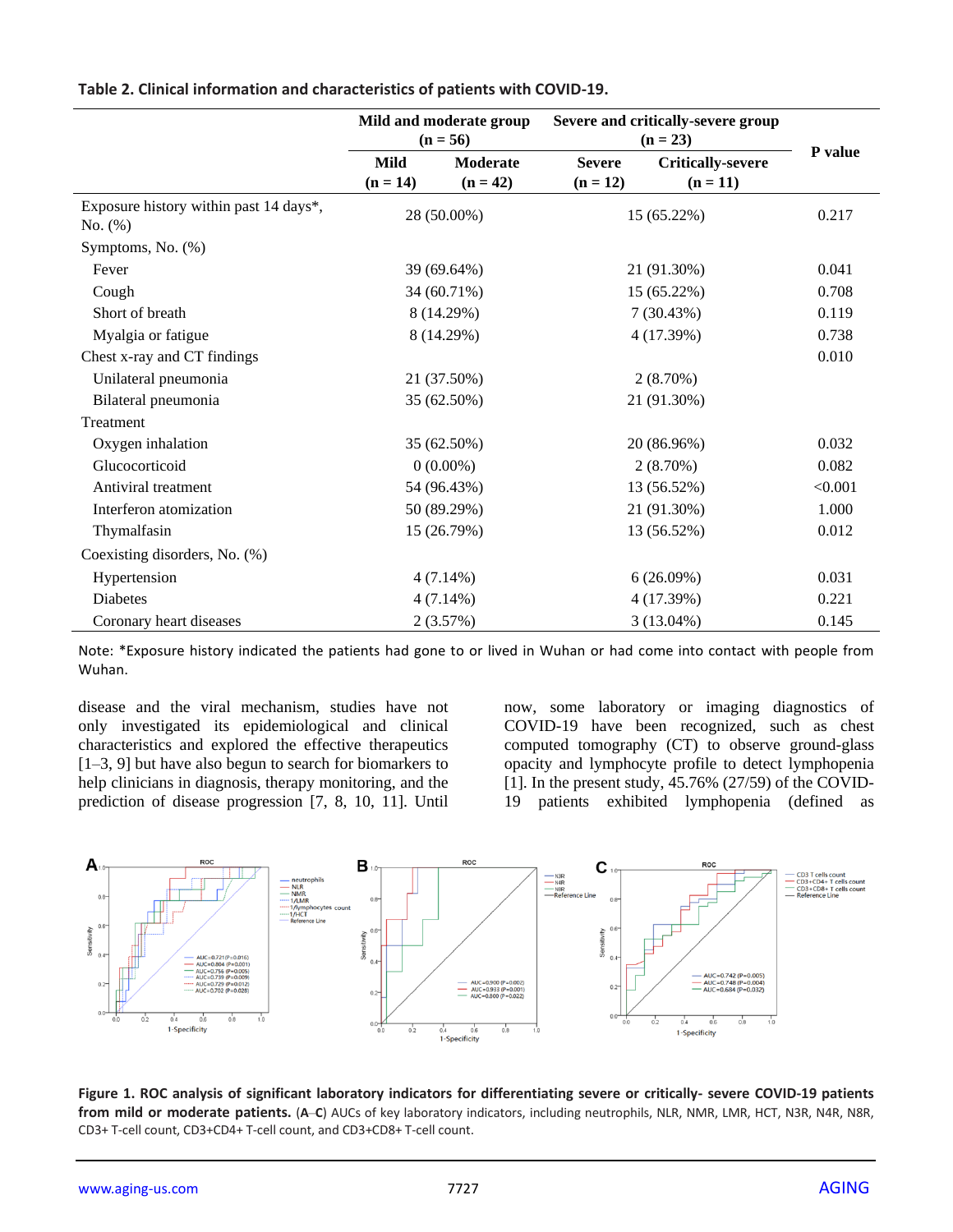| Laboratory<br><i>indicators</i> | <b>AUC</b> | <b>Optimal cutoff</b> | <b>SEN</b> | <b>SPE</b> |
|---------------------------------|------------|-----------------------|------------|------------|
| N4R                             | 0.933      | 14.2                  | 100%       | 80.00%     |
| N3R                             | 0.900      | 7.04                  | 100%       | 76.70%     |
| <b>NLR</b>                      | 0.804      | 3.76                  | 92.30%     | 63.00%     |
| N8R                             | 0.800      | 17.76                 | 100%       | 63.30%     |

**Table 3. Diagnostic performance analysis of laboratory indicators with AUC > 0.8.**

Note: SEN: sensitivity; SPE: specificity.

lymphocytes < 1100 cells/µL), 15.25% (9/59) exhibited increased neutrophils, 11.86% (7/59) exhibited leukocytosis, and 8.47% (5/59) exhibited leukopenia, similar to the conclusions made by Rodriguez-Morales AJ et al. [6]. Table 1 demonstrates that in severe or critically-severe patients, the baseline number of neutrophils and lymphocyte subsets significantly increased and decreased, respectively (all  $P < 0.05$ ). Laboratory indicators, especially N3R and N4R, played a significant role in auxiliarly differentiating severe or critically-severe COVID-19 patients from mild or moderate patients (Figure 1), which is consistent with the conclusions of most relative studies [12]. The present study also demonstrated that when the N4R was more than 14.2, the patient could be considered to have severe or critically-severe COVID-19, with 100% SEN and 80% SPE. In COVID-19, the imbalance between neutrophils and lymphocytes, which reflects the disturbance of innate immunity and adaptive immunity induced by SARS-CoV-2, could lead to excessive inflammation without effective immune function and further cause harmful tissue damage [13]. Patients with a common viral infection, such as cytomegalovirus or Epstein-Barr virus, are characterized by increasing lymphocytes, but COVID-19 patients mainly manifest lymphopenia. To date, the pathogenesis of lymphopenia remains unclear. Some researchers have speculated that the redistribution of lymphocytes in tissues, especially in lung interstitial tissue [14], or T-cell exhaustion in immune activation due to the virus might cause lymphopenia [15, 16]. However, more evidence is required to corroborate this view. Chen N et al. demonstrated that 50% of COVID-19 patients exhibited decreased hemoglobin [3]. The present study also found that severe or critically-severe patients had mild anemia, but anemia was rarely described in other COVID-19 related studies. Anemia has not been thought of as a critical problem in COVID-19, and the reason for mild anemia in severe patients is still unclear.

In the present study, baseline peripheral B and NK cells were less abundant than the lower limit of their references in over 70% of COVID-19 patients, but no difference in B- or NK-cell count could be found



**Figure 2. Dynamic analysis of peripheral neutrophils, lymphocytes, and lymphocyte subsets in COVID-19 patients with different outcomes.** The dynamic changing of peripheral neutrophils (**A**), lymphocytes (**B**), B cells (**C**), NK cells (**D**), CD3+ T cells (**E**), CD3+CD4+ T cells (**F**), and CD3+CD8+ T cells (**G**) in patients with COVID-19 during hospitalization. \*P < 0.05.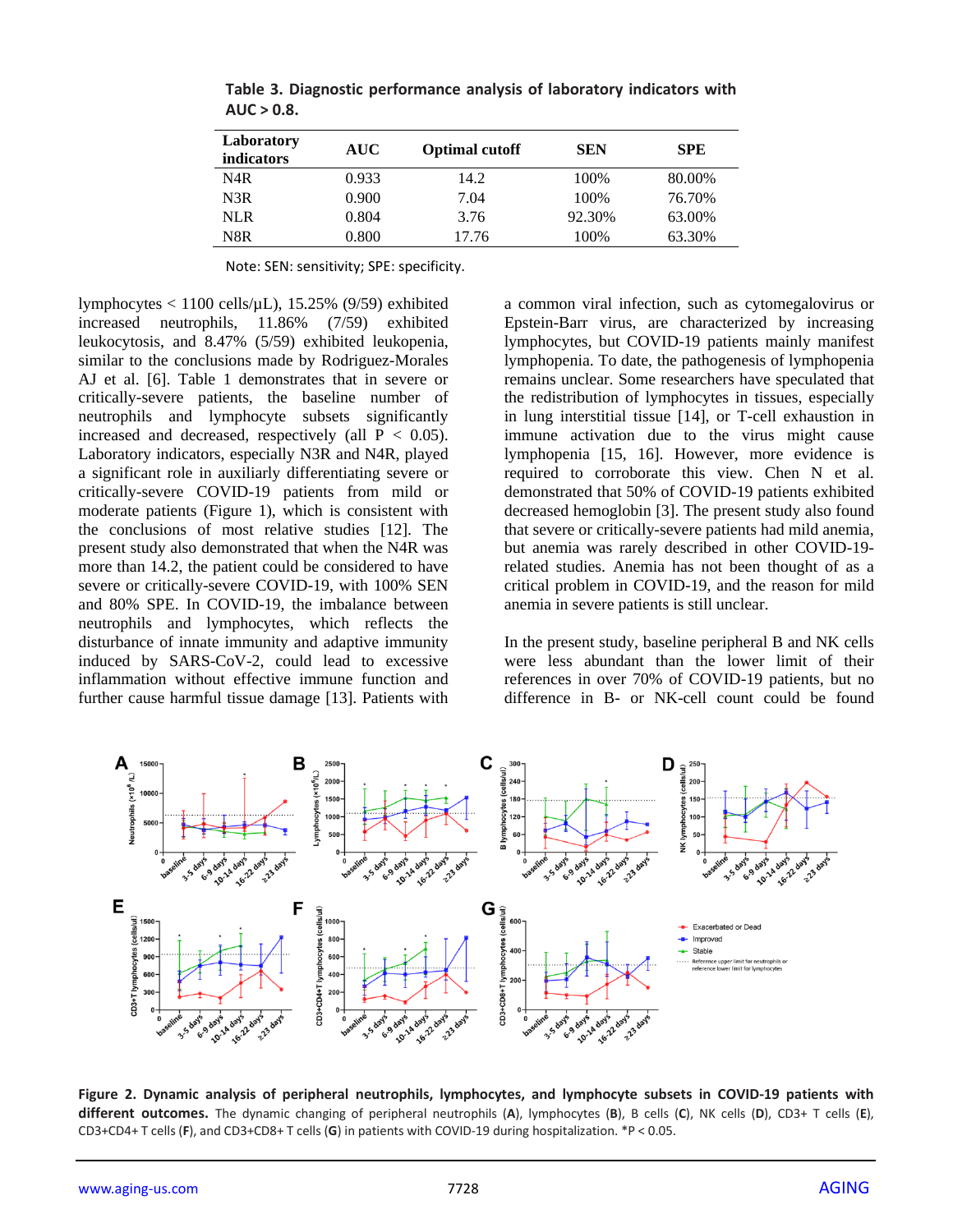

**Figure 3. Dynamic analysis of peripheral T-cell subsets in patients with different outcomes and endpoint times.** (**A**, **B**) dynamic characteristics of peripheral CD3+CD4+ T cells (**A**) and CD3+CD8+ T cells (**B**) in improved patients with different endpoint times after therapy. (**C**, **D**) dynamic characteristics of peripheral CD3+CD4+ T cells (**C**) and CD3+CD8+ T cells (**D**) in exacerbated or dead patients with different endpoint times after therapy.



**Figure 4. Analysis of baseline peripheral lymphocytes and NK cells in patients with or without the SARS-CoV-2 RNA test turning negative after therapy.** (**A**) baseline peripheral lymphocytes and NK cells strikingly increased in patients whose SARS-CoV-2 RNA test turned negative after therapy. (**B**, **C**) ROC analysis of baseline peripheral NK cells (**B**) and lymphocytes (**C**) in differentiating patients whose SARS-CoV-2 RNA test turned negative after therapy.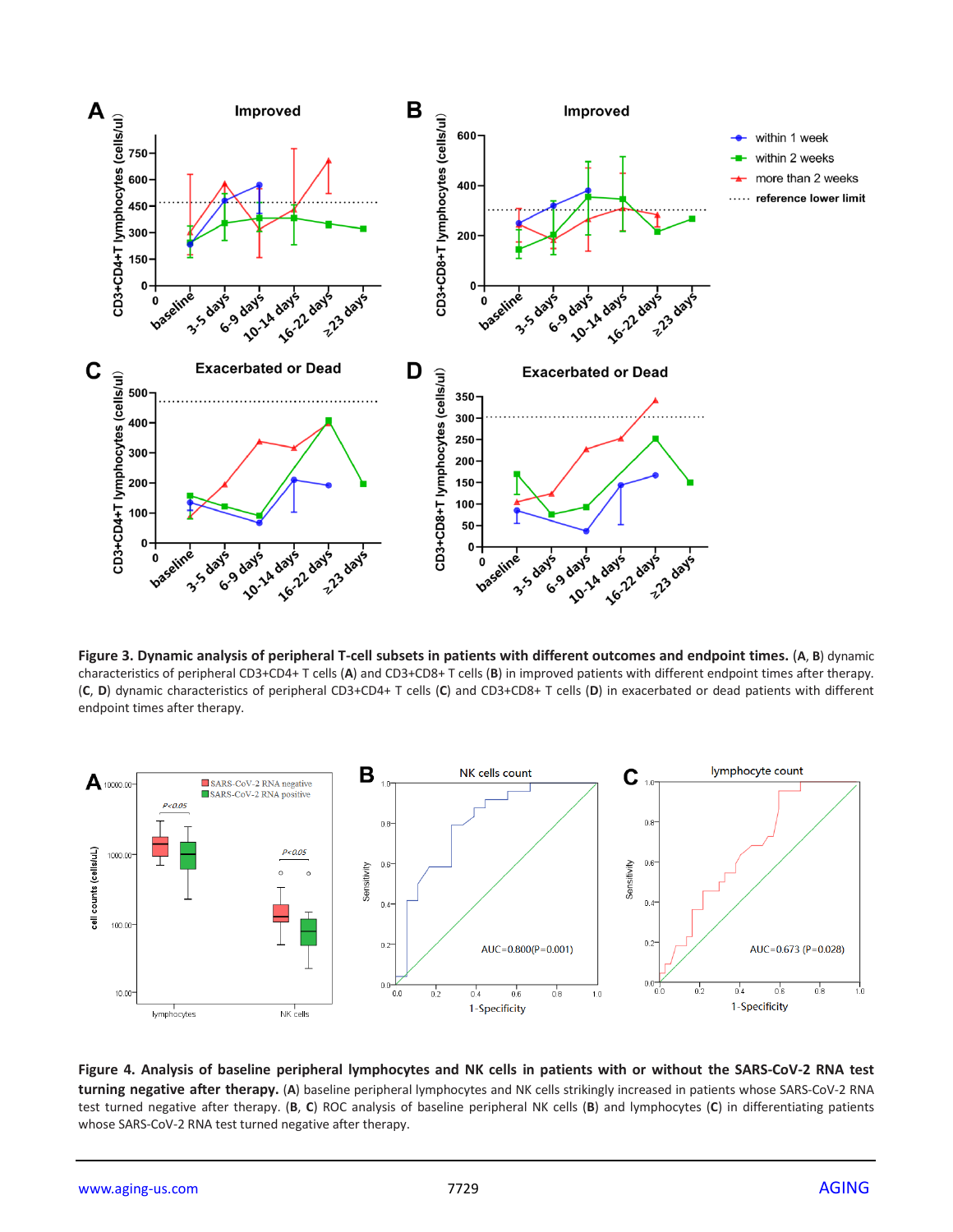between severe or critically-severe patients and mild or moderate patients. It was speculated that fewer B and NK cells in COVID-19 may influence the production of SARS-CoV-2 antibodies and clearance of the virus, but their counts were not associated with COVID-19 severity, which has been shown in other studies [7, 8]. Further analysis showed that patients with more baseline peripheral NK cells and lymphocytes were more likely to test negative for SARS-CoV-2 RNA after therapy. NK cells could play antiviral effect by indirect and direct mechanisms [17]. It was speculated that more baseline peripheral lymphocytes and NK cells may be helpful for COVID-19 patients to clear SARS-CoV-2 after therapy.

Recently, some studies have explored peripheral lymphocyte characteristics in COVID-19 patients, but they failed to conduct dynamic analyses and explore the dynamic characteristics of T-lymphocyte subsets in COVID-19 patients with different outcomes. Figure 3 shows that peripheral CD3+CD4+ and CD3+CD8+ T cells in COVID-19 patients gradually increased 6-9 days after baseline, and disease exacerbation occurred later, while disease improvement occurred earlier. On the other hand, when these cell numbers fluctuated 6- 9 days after baseline, disease exacerbation could occur earlier, and improvement could occur later. Thus, the dynamic changing of T-cell subsets 6-9 days after baseline might be an important factor for the clinical evaluation of disease progression, which was consistent with the schedule of COVID-19 progression described by Huang C et al [2], and may even be an indicator for clinicians to auxiliarly assess patient outcome time.

There are some limitations in this study. First, as a retrospective study, there inevitably were missing values for clinical information or laboratory indicators, and statistical analysis was limited, that is, only dynamic characteristics and trend could be observed. Second, because it was a single-center study, the sample size was relatively small and limited. It is necessary to confirm the present results with multi-center studies. Although the dynamic characteristics of peripheral lymphocytes and T-cell subsets in COVID-19 progression were found, further research is needed to verify the conclusions.

In summary, baseline N4R and N3R can be potential biomarkers for assisting in differentiating severe or critically-severe COVID-19, and dynamically monitoring peripheral T-lymphocyte subsets, especially CD3+CD4+ and CD3+CD8+ T-cell numbers during hospitalization 6-9 days after baseline, can help clinicians to evaluate disease progression in COVID-19 patients.

# **MATERIALS AND METHODS**

#### **Subjects**

Seventy-nine patients (41 males and 38 females) with an average age of 50.50 years hospitalized in the Public Health Clinical Center of Chengdu from January to February 2020 were included in this study. All patients were diagnosed with COVID-19, and disease classifications were made according to the Diagnosis and Treatment Plan of New Coronavirus Pneumonia (Trial Version 6) released by the National Health Commission and National Administration of Traditional Chinese Medicine [4]. Epidemiological history, clinical signs and symptoms, imaging results, and laboratory indicators (especially SARS-CoV-2 nucleic acidpositive) were important diagnostic standards, and for the suspected patients, continuously detecting SARS-CoV-2 nucleic acid within 2 weeks was necessary to exclude false negative results. This diagnostic protocol effectively excluded false-positive and false-negative patients. According to the guideline, patients were categorized into four subtypes: 1) mild: patients with mild symptoms without pneumonia manifestation in imaging; 2) moderate: patients with some symptoms, such as fever, respiratory tract symptoms, etc., with radiological manifestations of pneumonia; 3) severe: patients who fulfill any of the following: respiratory distress, respiratory rate  $\geq 30$  times/min, oxygen saturation (SpO2)  $\leq$  93% in resting state, partial pressure of oxygen in arterial blood/fraction of inspired oxygen (PaO2 /FiO2 ratio)  $\leq$  300 mmHg (1 mmHg = 0.133652 kPa), greater than 50% lesion progression in pulmonary imaging within 24 to 48 h; 4) critically severe: patients who fulfill any of the following: respiratory failure and requiring mechanical ventilation, shock, admission to the ICU with other organ failure. Cure or discharge criteria were as follows: body temperature returned to normal for more than 3 days, respiratory symptoms improved significantly, pulmonary imaging showed a significant improvement in acute exudative lesions, and two consecutive respiratory specimens tested negative for nucleic acid (sampling times were at least 24 h apart). As a retrospective study, this study was performed in accordance with the current revision of the Helsinki **Declaration** 

All patients were treated with basic therapeutics, including symptomatic management, oxygen inhalation, interferon atomization, antiviral therapy, or antibiotic therapy in patients with suspected bacterial infection, and mechanical ventilation and glucocorticoid treatment were used when necessary. Patients with a peripheral CD3+CD4+ T-cell count less than 350 cells/µL were treated with thymalfasin.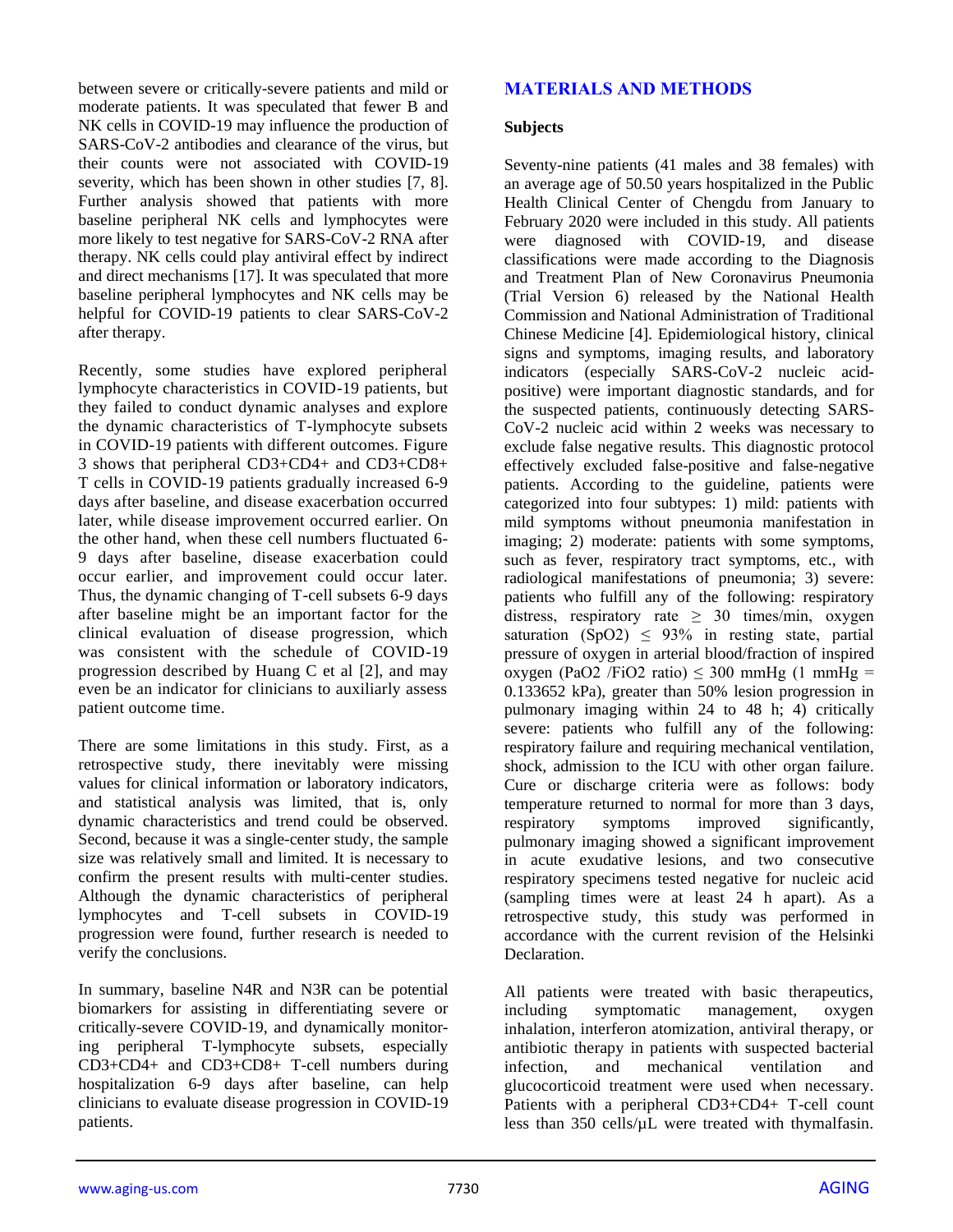Complete blood count and peripheral lymphocyte subsets were determined in all patients and dynamically monitored in 59 cases. The dynamic points included baseline (within 3 days of admission), 3-5 days after baseline, 6-9 days after baseline, 10-14 days after baseline, 16-22 days after baseline, and more than 23 days after baseline. All laboratory results and clinical information are described in Table 1 and Table 2, respectively.

The outcomes of all patients were recorded according to the conclusions of the clinicians from patient medical records, which were mainly dependent on patient symptoms, pulmonary CT imaging, and laboratory results (such as SpO2 and PaO2/FiO2 ratio). Of all 79 patients, 14 were mild cases, 42 were moderate cases, 12 were severe cases, and 11 were critically severe cases. After therapy, 27 patients were in a stable condition, 44 were improved, 7 were exacerbated, and 1 was dead.

#### **Methods**

#### *Complete blood count and peripheral lymphocyte count analysis*

Whole blood with EDTA-K2 anticoagulant was used for complete blood count analysis, which was conducted on a Mindray BC-6900 automatic blood cell analyzer (Shenzhen Mindray Bio-Medical Electronics Co., Shenzhen, China) with the corresponding reagents. Blood with lithium heparin anticoagulant was used for the peripheral lymphocyte subset count analysis, which was conducted on a Beckman Coulter Dxflex flow cytometer with Cyto-STAT tetraCHROME CD45- FITC/CD4-RD1/CD8-ECD/CD3-PC5 and Cyto-STAT tetraCHROME CD45-FITC/CD56-RD1/CD19-ECD/ CD3-PC5 reagents (Beckman Coulter Company, USA). All flow cytometry data were analyzed by CytExpert for Dxflex version 2.0 software. Sample detection and quality control were performed according to the standard operating procedures and requirements of the clinical laboratory.

#### **Statistical analysis**

All data were analyzed using the statistical software SPSS 19.0. Normality was analyzed using a Kolmogorov–Smirnov test (K-S test) and a skewness and kurtosis analysis. Data with normal distribution are described as the mean and standard deviation, and comparisons between groups were conducted using the t-test or ANOVA. Data with non-normal distribution are described as the median and interquartile, and comparisons between groups were conducted using the Mann-Whitney test. Chi-square test was used for composition ratio analysis. An ROC analysis was used

to assess the clinical significance of tests in differentiating COVID-19 severity.  $P < 0.05$  was considered statistically significant. Graphpad 8.0.1 software was used to construct dynamic graphs.

# **AUTHOR CONTRIBUTIONS**

Liye Meng and Jiao Xu performed data analysis and wrote the manuscript; Junlong Zhang and Keyi Zhang gave helpful suggestions on data analysis and manuscript-writing; Pengcheng Shang and Qingfeng Li collected data and clinical information; Yi Li and Lanlan Wang gave suggestions on manuscript-writing; Bei Cai conceived and designed the research, performed data analysis and revised the manuscript.

# **ACKNOWLEDGMENTS**

We thank Qian Niu and Xiaojuan Wu for their suggestions in data analysis, and we are grateful for the work of all doctors and nurses in fighting against SARS-CoV-2.

# **CONFLICTS OF INTEREST**

The authors declare that they have no conflicts of interest.

# **FUNDING**

This work was funded by grants from the National Natural Science Foundation (No. 81702002), Sichuan Science and Technology Program (2020YFS0137), and Chengdu Technology Innovation Research and Development Project (No. 2020-YF05-0026-SN).

# **REFERENCES**

- 1. Guan WJ, Ni ZY, Hu Y, Liang WH, Ou CQ, He JX, Liu L, Shan H, Lei CL, Hui DSC, Du B, Li LJ, Zeng G, et al, and China Medical Treatment Expert Group for Covid-19. Clinical Characteristics of Coronavirus Disease 2019 in China. N Engl J Med. 2020; 382:1708–20. <https://doi.org/10.1056/NEJMoa2002032> PMI[D:32109013](https://pubmed.ncbi.nlm.nih.gov/32109013)
- 2. Huang C, Wang Y, Li X, Ren L, Zhao J, Hu Y, Zhang L, Fan G, Xu J, Gu X, Cheng Z, Yu T, Xia J, et al. Clinical features of patients infected with 2019 novel coronavirus in Wuhan, China. Lancet. 2020; 395:497–506. [https://doi.org/10.1016/S0140-6736\(20\)30183-5](https://doi.org/10.1016/S0140-6736(20)30183-5) PMI[D:31986264](https://pubmed.ncbi.nlm.nih.gov/31986264)
- 3. Chen N, Zhou M, Dong X, Qu J, Gong F, Han Y, Qiu Y, Wang J, Liu Y, Wei Y, Xia J, Yu T, Zhang X, Zhang L. Epidemiological and clinical characteristics of 99 cases